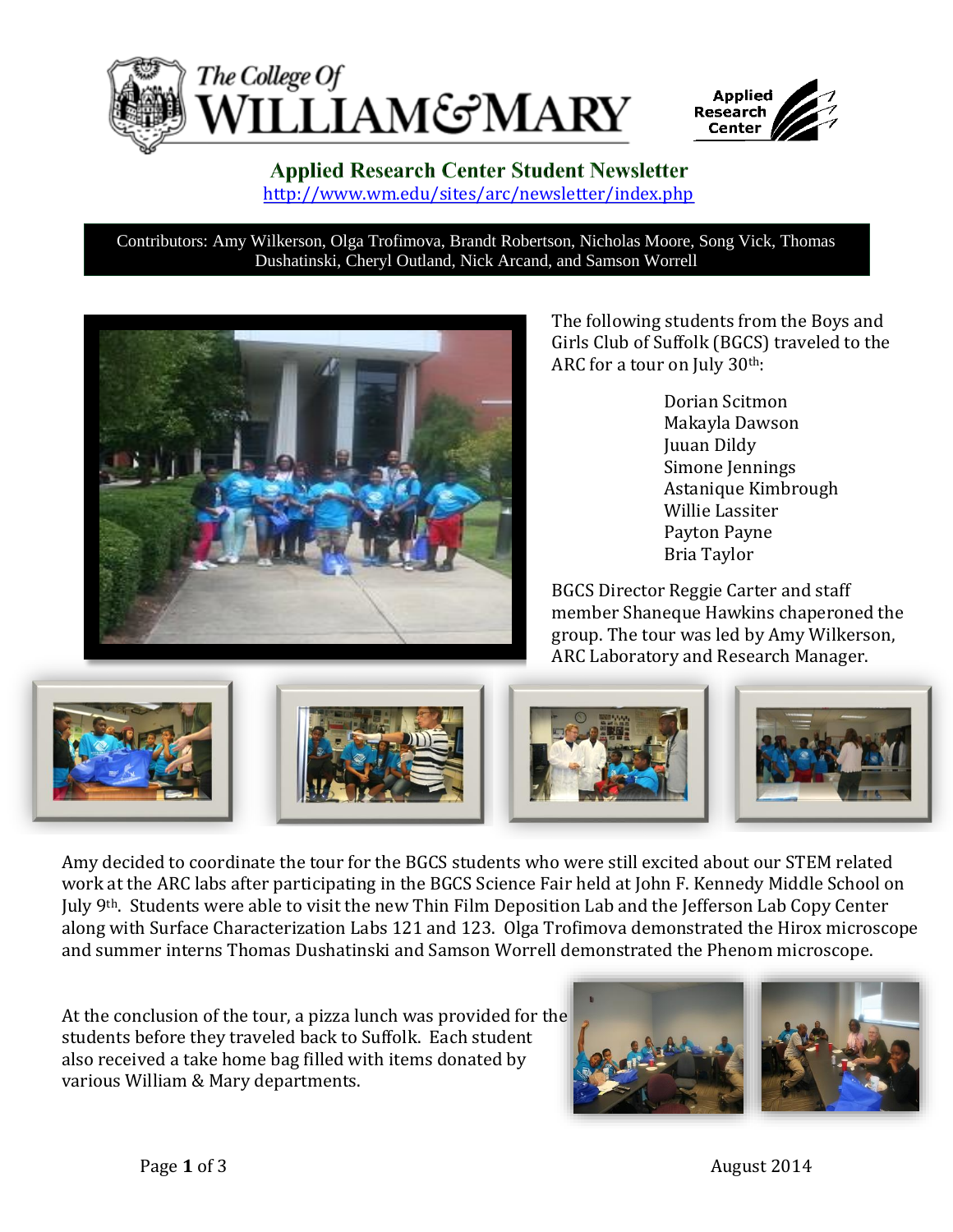



## **Applied Research Center Student Newsletter** <http://www.wm.edu/sites/arc/newsletter/index.php>

## **Jefferson Lab Annual Summer Poster Session**



Daniel Iriks**,** an ODU/Jefferson Lab Research Experience for Undergraduates (REU) summer intern, presented his research at the Jefferson Lab Annual Summer Poster Session. His poster was titled "Automatic Surface Defect Detection in Superconducting Radio Frequency Cavities using C++ and OpenCV". Daniel will be returning to California to attend Sonoma State University.



Melissa Meyerson, a Jefferson Lab summer intern and recent graduate of the University of Maryland, presented her summer research titled "Commissioning of Pulse Reverse Electropolishing of Niobium in an HF-Free Aqueous Electrolyte" at the Jefferson Lab Annual Summer Poster Session.